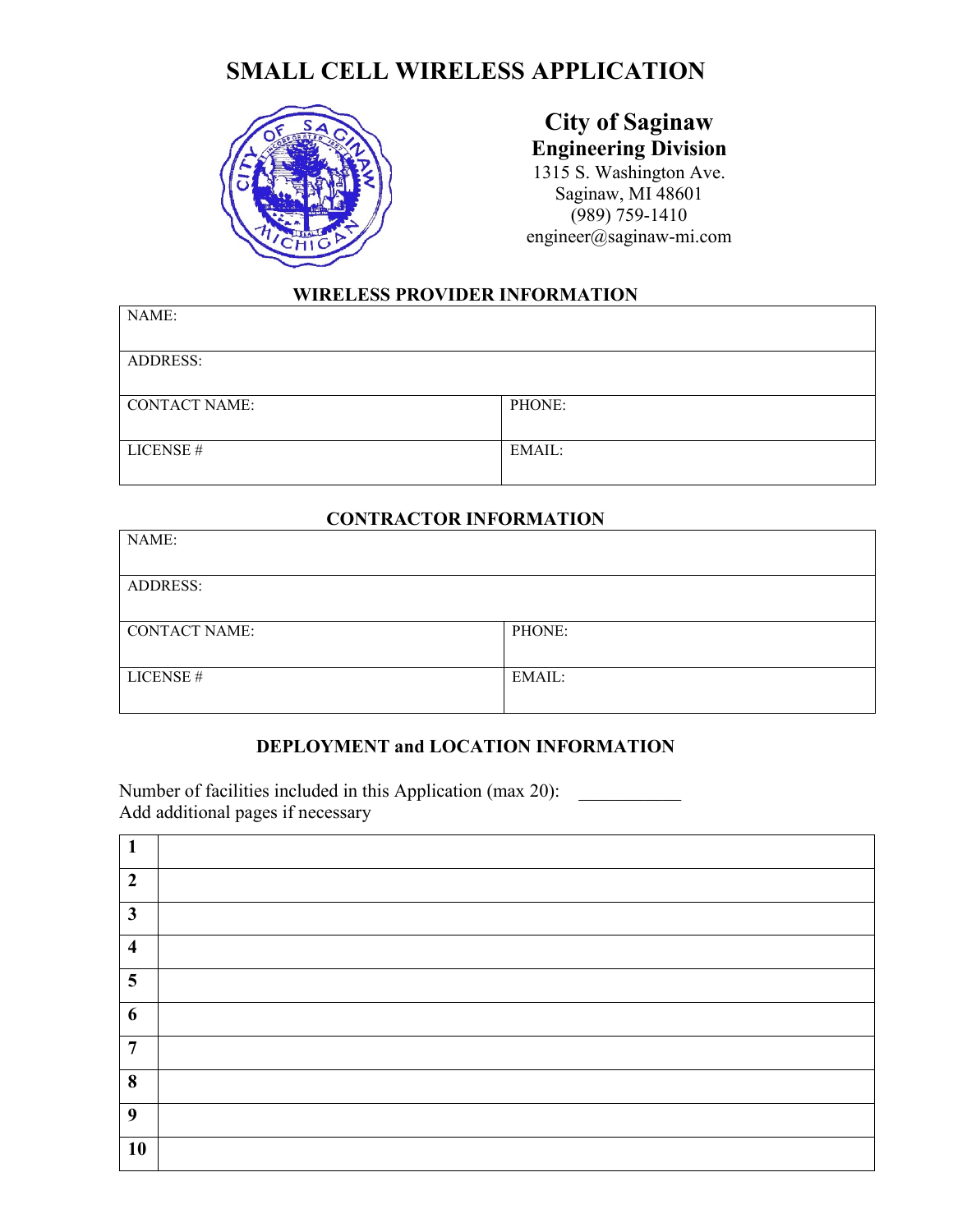|           | <b>SITE DETAIL</b><br>Working in Public Right of Way                                                                                      | Major Street                                                                                                                                                                       |
|-----------|-------------------------------------------------------------------------------------------------------------------------------------------|------------------------------------------------------------------------------------------------------------------------------------------------------------------------------------|
|           | Traffic Control Needed                                                                                                                    | Local Street                                                                                                                                                                       |
|           | PROJECT INFORMATION<br>New Tower                                                                                                          | Co-location                                                                                                                                                                        |
|           | <b>Equipment Upgrade</b>                                                                                                                  | <b>Tower Mounted</b>                                                                                                                                                               |
|           | <b>Building Mounted</b>                                                                                                                   | Other:                                                                                                                                                                             |
|           | <b>Wireless Provider Signature:</b><br>Date: ________                                                                                     |                                                                                                                                                                                    |
|           | <b>Wireless Provider Printed Name:</b>                                                                                                    |                                                                                                                                                                                    |
|           | <b>Application Check List (items may vary depending on type:</b>                                                                          |                                                                                                                                                                                    |
|           | Application Fee Included                                                                                                                  |                                                                                                                                                                                    |
| ٠         | Each small cell facility (\$200)                                                                                                          |                                                                                                                                                                                    |
| $\bullet$ | Each small cell facility with new pole or wireless support (\$300)                                                                        |                                                                                                                                                                                    |
|           | Permit Bond - \$1,000 per location                                                                                                        |                                                                                                                                                                                    |
|           | Insurance per City Requirements – See attachment                                                                                          |                                                                                                                                                                                    |
|           | wiring diagrams and power connections                                                                                                     | Design information for proposed attachments, including pole height, antenna height,                                                                                                |
|           |                                                                                                                                           | Work plan describing the location of the proposed work, the work to be performed, the<br>limits of disturbance to the public right-of-way, and the method and materials to be used |
|           | Attachment drawings and demonstration of each type of installation with photo<br>simulations showing both collocations and new poles      |                                                                                                                                                                                    |
|           | Specification sheets                                                                                                                      |                                                                                                                                                                                    |
|           | GIS maps and coordinates detailing locations for each proposed attachment                                                                 |                                                                                                                                                                                    |
|           | Site/structure remediation plans for restoring the public right-of-way either after<br>installation or removal of the wireless facilities |                                                                                                                                                                                    |
|           | with design and concealment requirements                                                                                                  | For deployments in downtown or residential districts, documentation of compliance                                                                                                  |
|           | Certificate of compliance with FCC radio frequency emission regulations                                                                   |                                                                                                                                                                                    |
|           | Copy of all other permits related to the deployment                                                                                       |                                                                                                                                                                                    |
|           | services provider within 1 year after the permit issuance date                                                                            | Attestation that the small cell wireless facilities will be operational for use by a wireless                                                                                      |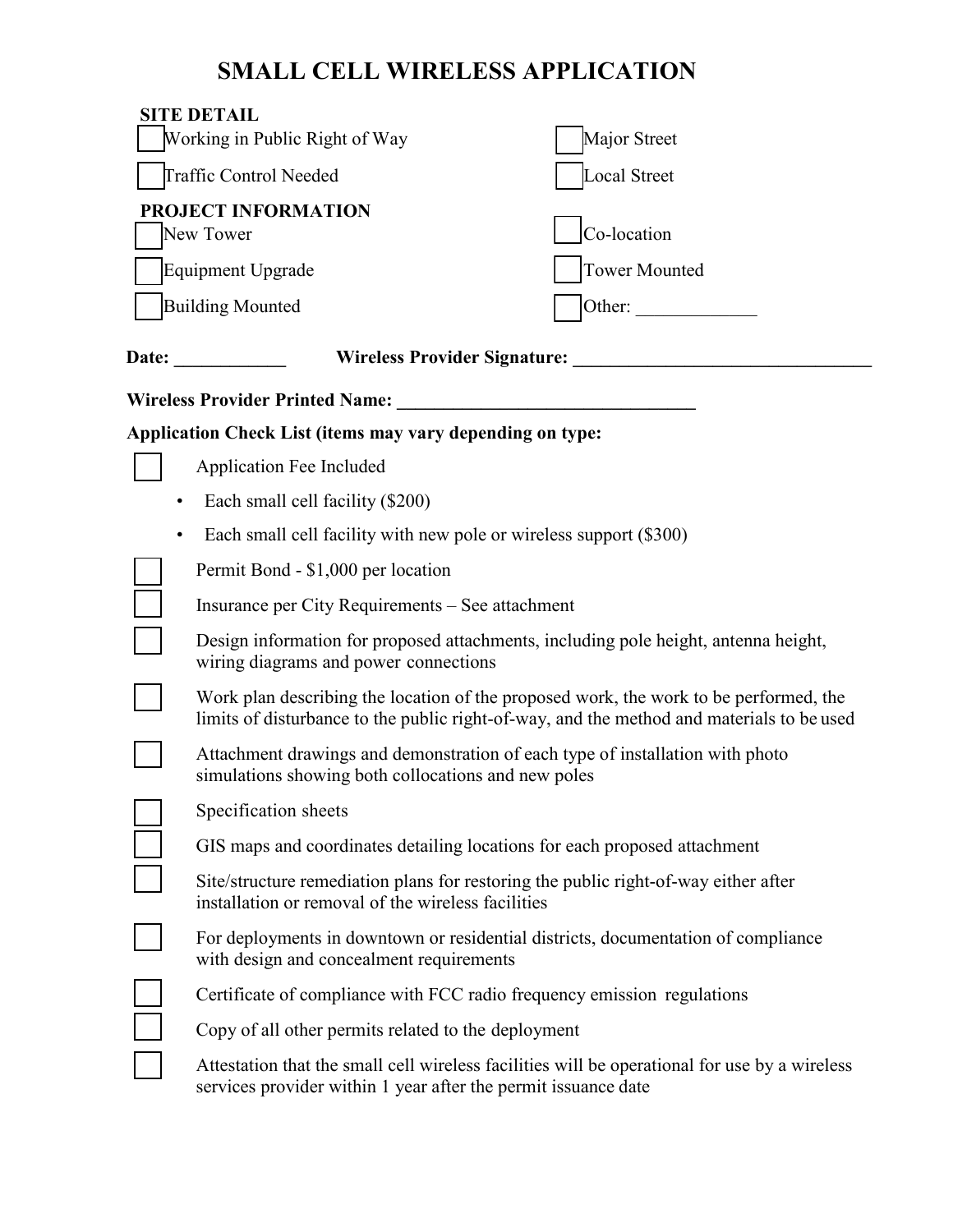

**City of Saginaw Engineering Division**  1315 S. Washington Ave. Saginaw, MI 48601 (989) 759-1410 engineer@saginaw-mi.com

#### **Permit Fee Schedule**

The application fee for a permit to co-locate a small cell wireless facility and / or associated support structure shall not exceed and shall be set as follows:

| Each small cell wireless facility alone                                                                                | \$200 |
|------------------------------------------------------------------------------------------------------------------------|-------|
| Each small cell wireless facility and a new utility pole or<br>wireless support structure to which it will be attached | \$300 |

 The annual permit fee for each utility pole or wireless support structure in the pubic right-of-way in exceed and shall be set as follows: the City on which a wireless provider has approval to co-locate a small cell wireless facility shall not

| Annually, unless subsection $O(2)$ applies                                                                                                                                                                                                                                                      | \$20  |
|-------------------------------------------------------------------------------------------------------------------------------------------------------------------------------------------------------------------------------------------------------------------------------------------------|-------|
| Annually, if the utility pole or wireless support structure<br>was erected by or on behalf of the wireless provider on<br>or after November 4, 2019. The subdivision does not<br>apply to the replacement of a utility pole that was not<br>designed to support small cell wireless facilities. | \$125 |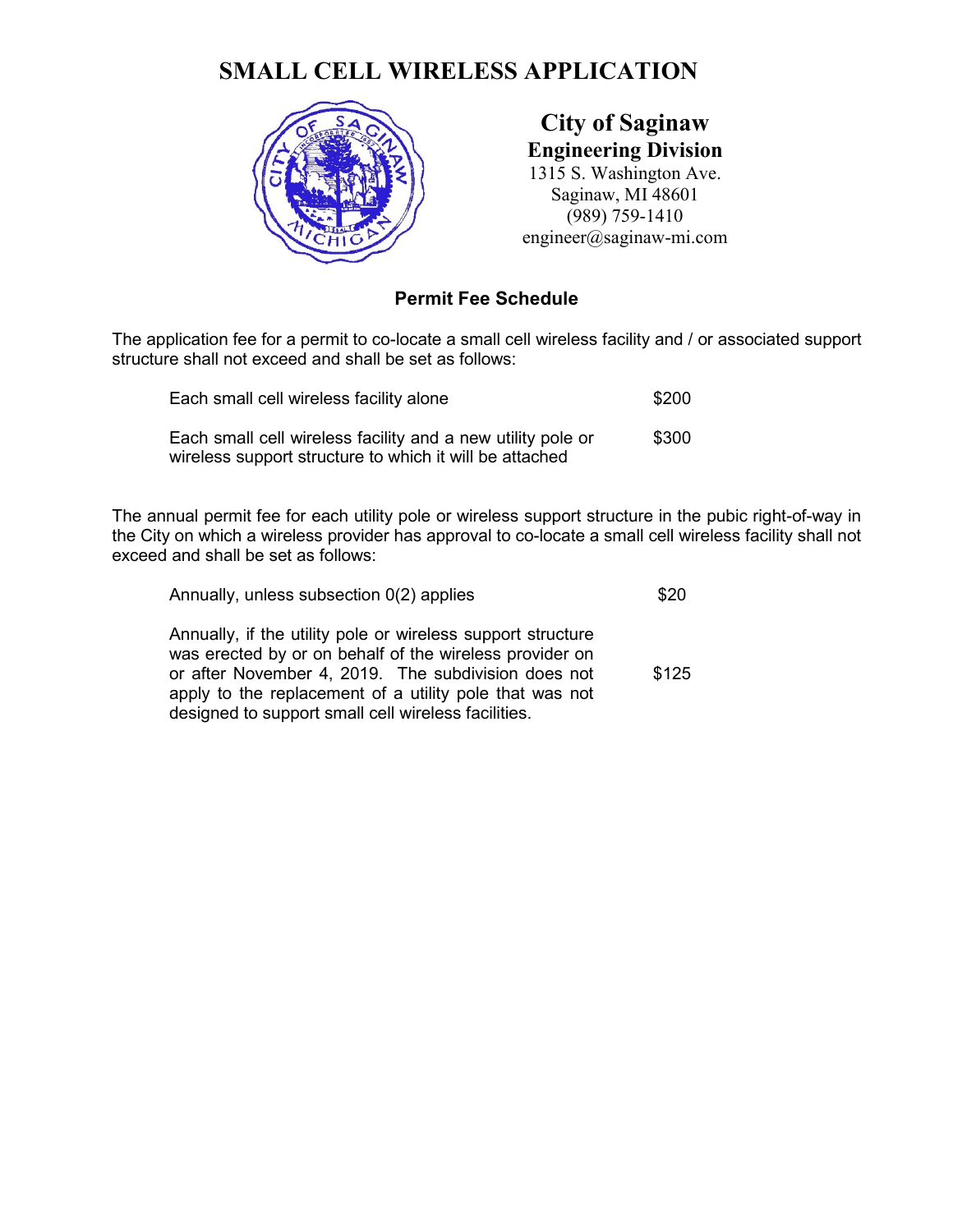

**City of Saginaw Engineering Division**  1315 S. Washington Ave. Saginaw, MI 48601 (989) 759-1410 engineer@saginaw-mi.com

### **Bond, Insurance, and Repair Notice Requirements**

As a condition of the issuance of a Permit:

 facility, in a form reasonably satisfactory to the Director, for the small cell wireless facility as applicable to similarly situated users of the ROW for one or more of the following purposes: The applicant shall obtain and maintain a bond, in the amount of \$1,000.00 per small cell wireless

- To provide for the removal of abandoned or improperly maintained small cell wireless facilities, including those that the City determines should be removed to protect public health, safety, or welfare.
- To repair the ROW as provided under the Act.
- To recoup rates or fees that have not been paid by an applicant in more than 12 months, if the applicant has received 60-days' advance notice from the City of the noncompliance.

 employees against any claims, demands, damages, lawsuits, judgments, costs, liens, losses, expenses, and attorney fees resulting from the installation, construction, repair, replacement, operation, or maintenance of any wireless facilities, wireless support structures, or utility poles to the agents of any of these. An applicant has no obligation to defend, indemnify, or hold harmless the An applicant shall defend, indemnify, and hold harmless the City and its officers, agents, and extent caused by the applicant, its contractors, its subcontractors, and the officers, employees, or City, or the officers, agents, or employees of the City against any liabilities or losses due to or caused by the sole negligence of the City or its officers, agents, or employees.

 An applicant shall obtain insurance, in an amount and of a type reasonably satisfactory to the claims, demands, damages, lawsuits, judgments, costs, liens, losses, expenses, and attorney fees. Director, naming the City and its officers, agents, and employees as additional insureds against any An applicant may meet all or a portion of these requirements by self-insurance. To the extent it selfinsures, an applicant is not required to name additional insureds under this subsection. To the extent an applicant elects to self-insure, the applicant shall provide to the Director evidence demonstrating, to the Director's satisfaction, the applicant's financial ability to meet the insurance coverage and limit requirements of this subsection.

- \$3,000,000 Commercial General Liability including products and completed operations
- \$ 1,000,000 Automobile Liability
- Statutory Worker Compensation
- • Limits for Commercial General Liability and Auto Lability may be attained by a combination of an underlying policy with an umbrella or excess liability policy.

 An applicant is required to repair all damage to the ROW directly caused by the activities of the applicant while occupying, constructing, installing, mounting, maintaining, modifying, operating, or return the ROW to its functional equivalent before the damage. If the applicant fails to make the replacing small cell wireless facilities, utility poles, or wireless support structures in the ROW and to repairs required by the City within 60 days after written notice, the City may make those repairs and charge the applicant the reasonable, documented cost of the repairs.